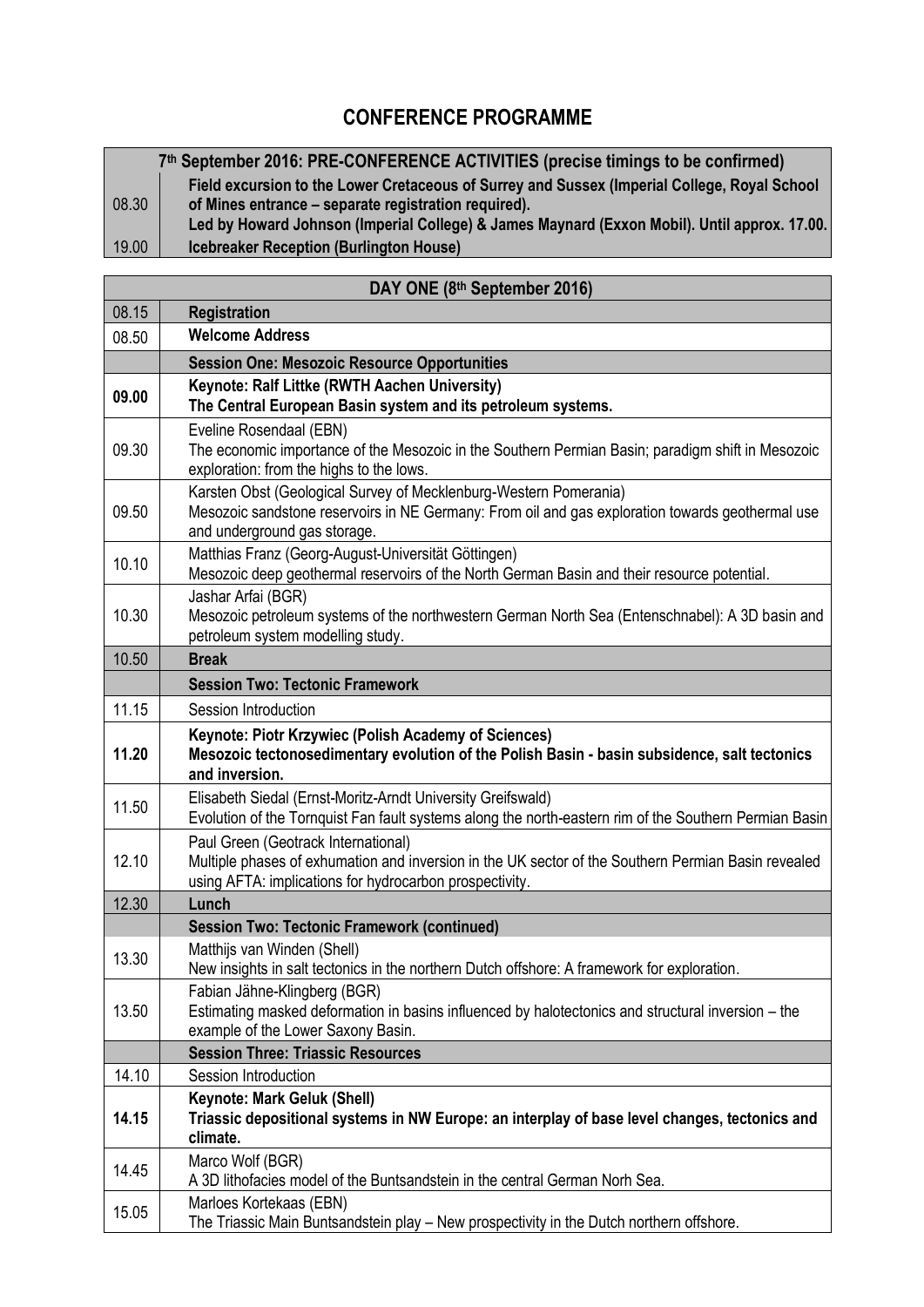| 15.25 | <b>Break</b>                                                                                                                                                        |
|-------|---------------------------------------------------------------------------------------------------------------------------------------------------------------------|
| 15.55 | Stefan Peeters (Utrecht University)<br>Towards better understanding of the highly overpressured Lower Triassic Bunter reservoir rocks in the<br>Terschelling Basin. |
| 16.15 | Rajasmita Goswami (NAM)<br>De Wijk Enhanced Gas Recovery: NAM's first example of a successful enhanced gas recovery project<br>utilising Nitrogen displacement.     |
| 16.35 | Maaike van der Meulen (Utrecht University)<br>Critical elements for a dual hydrocarbon-geothermal energy play in the Boskoop field, NL                              |
| 16.55 | Bart van Kempen (TNO)<br>Reservoir properties revisited: results of datamining in the Dutch Oil and Gas Portal www.nlog.nl                                          |
| 17.10 | <b>Wine Reception</b>                                                                                                                                               |

## **DAY TWO (9th September 2016)**

| 08.30 | <b>Registration</b>                                                                                                                                                                                                                               |
|-------|---------------------------------------------------------------------------------------------------------------------------------------------------------------------------------------------------------------------------------------------------|
| 08.55 | <b>Welcome/Session Introduction</b>                                                                                                                                                                                                               |
|       | <b>Session Four: Jurassic Resources</b>                                                                                                                                                                                                           |
| 09.00 | Keynote: Grzegorz Pienkowski (Polish Geological Institute)<br>Jurassic of the Southern Permian Basin - an overview of tectonostratigraphic evolution and<br>resource potential.                                                                   |
| 09.30 | Roel Verreussel (TNO)<br>X-border geology of the Jurassic: what can we learn from our neighbours?                                                                                                                                                 |
| 09.50 | Renaud Bouroullec (TNO)<br>Tectono-stratigraphic evolution of active basin margins during the Late Jurassic and Early Cretaceous<br>in the Dutch Central Graben and Terschelling Basin, Dutch offshore.                                           |
| 10.10 | Foivos Spathopoulos (Imperial College London)<br>Liassic and Upper Jurassic organic-rich shales in the Southern Permian Basin area. Possible targets<br>for conventional and unconventional oil & gas exploration.                                |
| 10.30 | <b>Break</b>                                                                                                                                                                                                                                      |
| 11.00 | Jens Zimmermann (Technische Universität Freiberg)<br>Evolution of Lower and Middle Jurassic deltaic systems of the North German Basin - allogenic and<br>autogenic controls on delta formation.                                                   |
| 11.20 | Alexander Stock (RWTH Aachen University)<br>The Liassic Posidonia Shale as target for oil exploration in the Gifhorn Trough, northwest Germany -<br>Insights from organic geochemical analysis of oil samples and 3D petroleum systems modelling. |
| 11.40 | Matthew Payne (Royal Holloway University London)<br>Evolution of Salt Structures and Post-Permian Depocenters in the Broad Fourteens Basin, Southern<br>North Sea: Implications for Triassic-Jurassic Reservoir Potential.                        |
| 12.00 | Lunch                                                                                                                                                                                                                                             |
|       | <b>Session Five: Cretaceous Resources</b>                                                                                                                                                                                                         |
| 12.55 | Session Introduction                                                                                                                                                                                                                              |
| 13.00 | Keynote: Jonas Kley (Georg-August-Universität Göttingen)<br>Cretaceous tectonic evolution of the Southern Permian Basin.                                                                                                                          |
| 13.30 | Annemiek Asschert (EBN)<br>Vlieland sandstone distribution in the G&M blocks offshore the Netherlands: New insights in the<br>distribution away from the known areas.                                                                             |
| 13.50 | Oladapo Akinlotan (University of Brighton)<br>The sedimentology of the English Wealden (Lower Cretaceous) and implications on potential fluvial<br>reservoir quality.                                                                             |